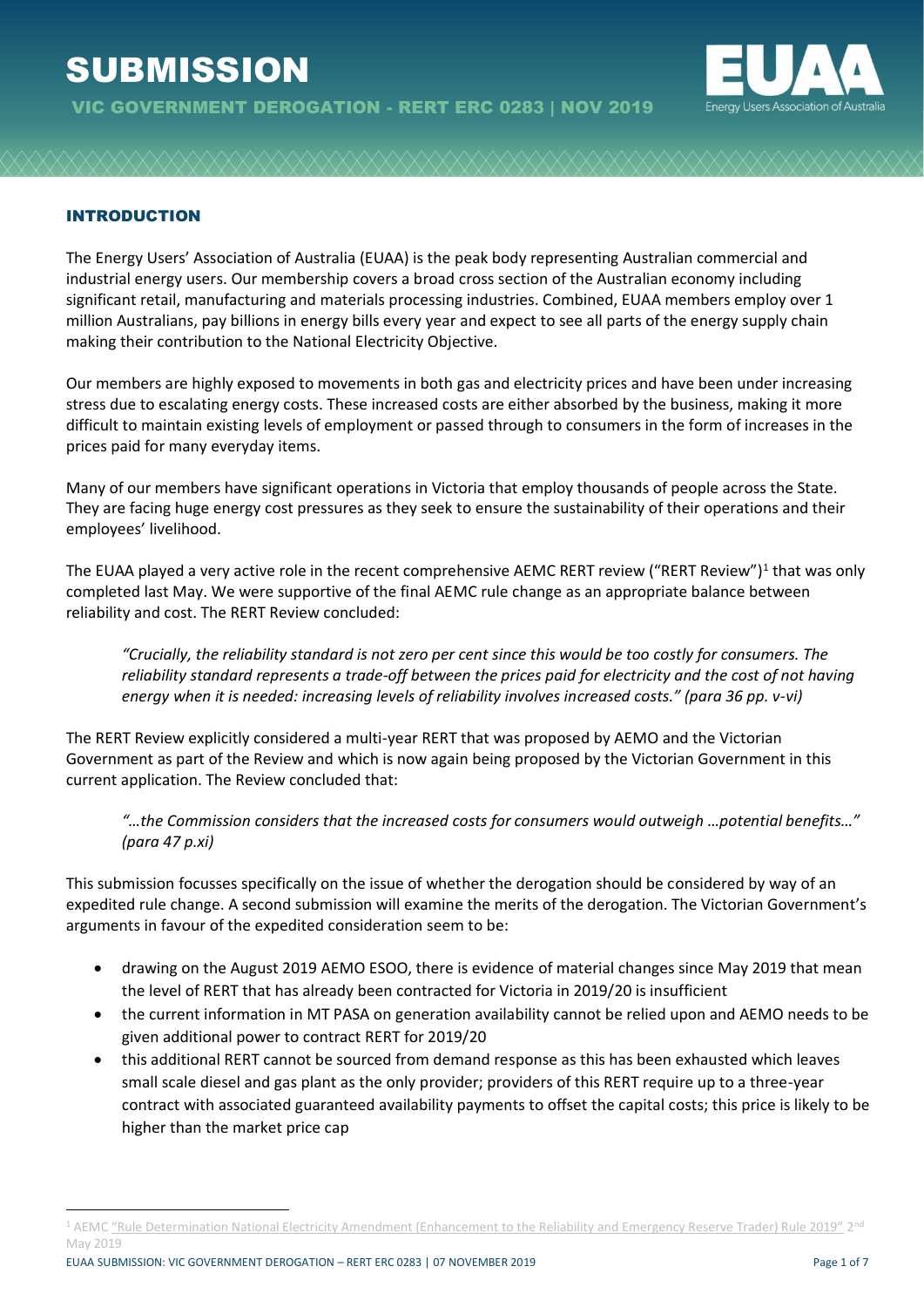

this new RERT can be put in place soon after 19<sup>th</sup> December to be available for the expected risks in January and February 2020

This submission responds to each of these issues and concludes that that the Victorian Government has not met the conditions for an expedited rule change as set out in s.87 of the NEL. Specifically, the Victorian Government has not provided sufficient evidence that it needs to procure additional RERT for 2019/20 so that:

*"…the effective operation and administration of the wholesale electricity market and the reliability of the national electricity system as it operates in the state of Victoria, could be prejudiced or threatened, as there may be high reliability risks for the Victorian market during summer 2019-20."<sup>2</sup>*

We base our conclusion on the following arguments.

## **There has been a material change in conditions since the publication of the 2019 ESOO that means the level of expected USE in Victoria is now forecast to be below the reliability standard**

The Victorian Government draws on the 21<sup>st</sup> August 2019 AEMO ESOO to support this argument. The ESOO concluded, in what they represented as the central case, that Victoria is likely to breach the 0.002% expected USE reliability standard in 2019/20 by 0.0006%.



This was driven by the assumed unavailability of two units of Torrens Island A power station in South Australia and an assumption that there was an 18% chance of both Loy Yang A2 and Mortlake 2 not being returned to service prior to 31<sup>st</sup> March 2020. The ESOO said that:

*"Operation of these two units (Torrens Island) over summer would improve the reliability outlook for Victoria, reducing expected USE to 0.0020%, provided there is sufficient interconnector capacity available to import supply from South Australia. While this would just meet the reliability standard, large supply scarcity risks remain if either Mortlake or Loy Yang A2 outages are extended, or extreme weather conditions prevail." (p.12)*

We would argue that circumstances have materially changed since the publication of the ESOO:

The SA Government has confirmed that the two additional units at Torrens A will be operating<sup>3</sup>

<sup>2</sup> AEMC Consultation Paper p.24

EUAA SUBMISSION: VIC GOVERNMENT DEROGATION – RERT ERC 0283 | 07 NOVEMBER 2019 Page 2 of 7 <sup>3</sup> Chris Russell "Old plant powers up for summer" Advertiser 24 October 2019 p.15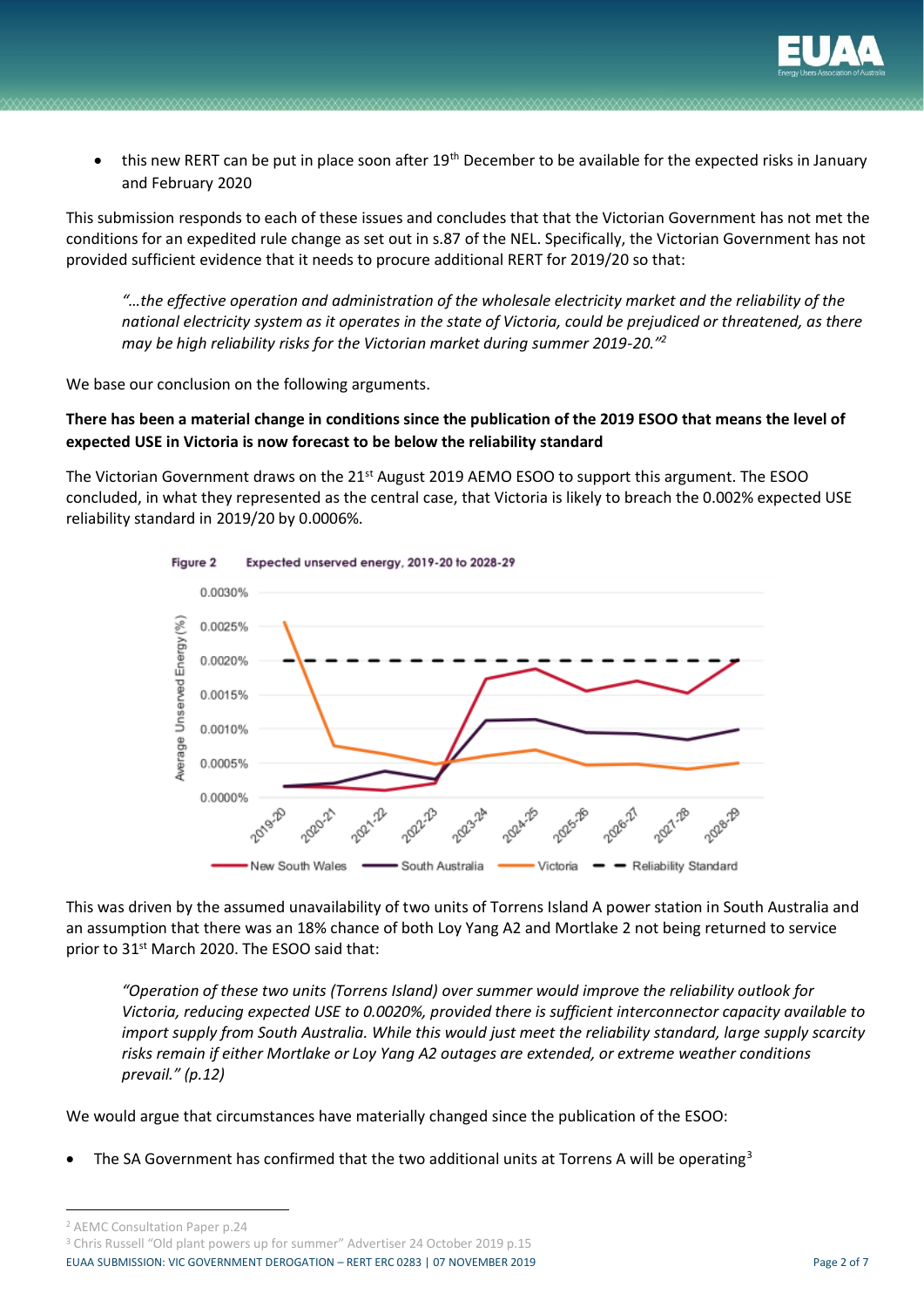

• The operators of both the Loy Yang A and Mortlake units have confirmed, in submission to the MT PASA, that they will be returning to service as scheduled, in December

The figure below shows the latest USE forecast for 2019/20 in MTPASA. The 0.0026 has been revised down to 0.00168 with 99% of the forecast USE associated with the conservative 10% POE demand forecast which based on historical outcomes has less than 1% probability of actually occurring.



While there may have been some debate on the assumptions AEMO developed in July/August for its ESOO modelling result that there was an 18% chance that neither Loy Yang A nor Mortlake would be available over the entire 2019/20 summer period<sup>4</sup>, we think it is reasonable to assume in early November that the information in MT PASA, which is updated by Origin and AGL on a weekly basis, should be relied on. MT PASA has these plants coming back on in December. As the AEMC RERT Review noted:

*"Forecasting processes such as the medium-term PASA allow AEMO the flexibility to change its reliability assessments based on new information, including information about generation availability (e.g. whether a generator is out on maintenance or not) and changes in weather conditions. Participants are required to update the information they provide to AEMO every week and AEMO may change its inputs (e.g. its demand forecasts or its forced outage rates) if required as it learns new information – including updated weather conditions from the Bureau of Meteorology. AEMO updates the medium-term PASA weekly, using the latest available information. This makes sure that market participants, and AEMO, always make decisions based on the latest available and more accurate information." (para 34 p. vi)*

The Victorian government seems to doubt the accuracy of MTPSA data e.g. the comments on the unreliability of Victorian thermal plant.

*"Victoria is in a unique position in the NEM in that it has a disproportionate dependence on a relatively small number of brown coal generation units, which are becoming increasingly unreliable…Unplanned outages appear to be increasing. The relative consequence of unplanned or forced outages of one or more coal-fired generation units is therefore greater for Victoria than any other jurisdiction…*

EUAA SUBMISSION: VIC GOVERNMENT DEROGATION – RERT ERC 0283 | 07 NOVEMBER 2019 Page 3 of 7

<sup>&</sup>lt;sup>4</sup> It is worth noting that there was no discussion with stakeholders on the AEMO assumptions on thermal plant availability prior to publication of the ESOO and the ESOO contained no information on how these assumptions were arrived at. That information only came nearly three weeks later and only after a specific request form the EUAA.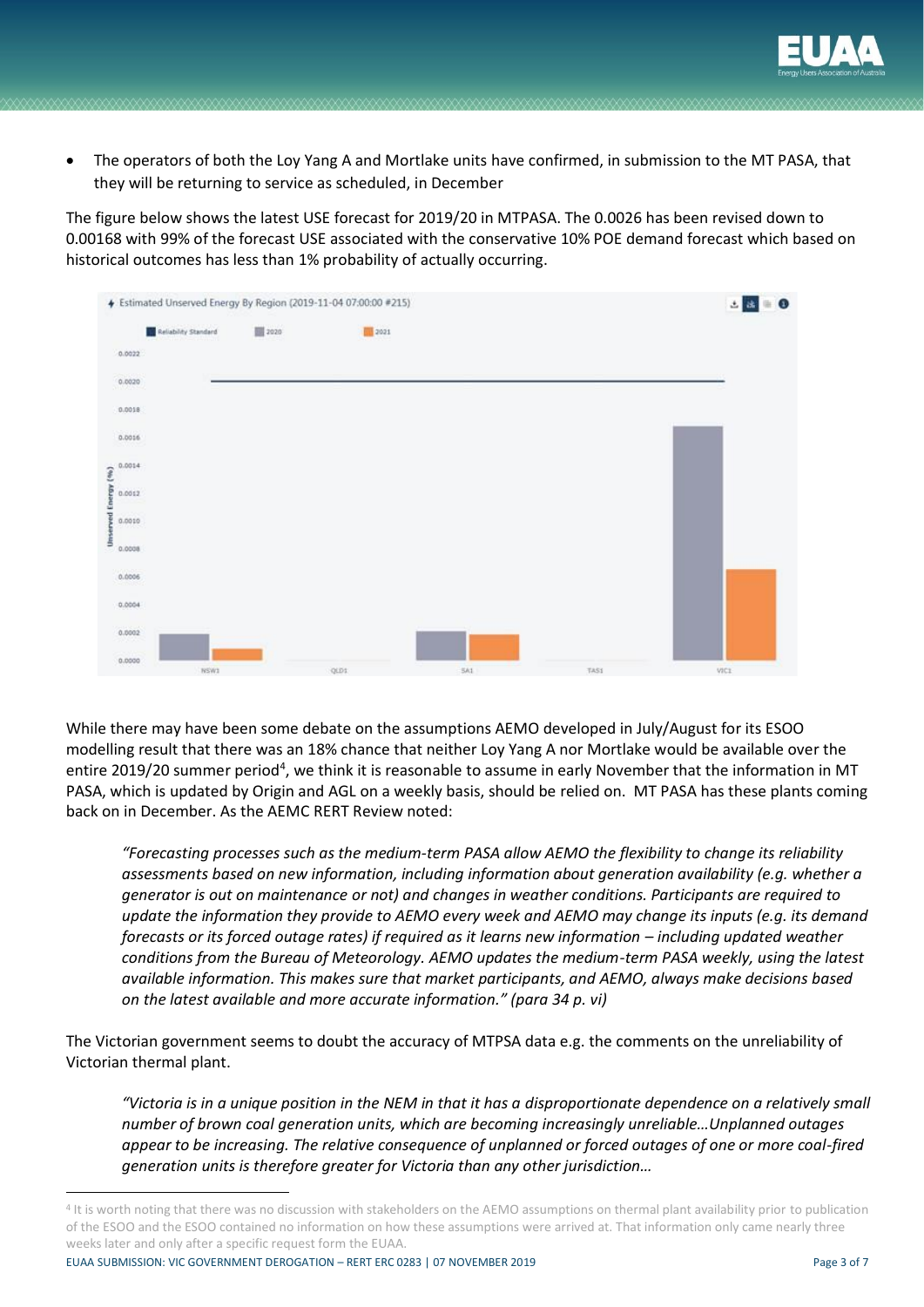

*Victoria's current, but transitioning, reliance on this ageing thermal baseload generation increases the State's exposure to potential capacity shortage during periods of peak summer demand." (pp 6-7)*

However, we believe that it is important to emphasise the high standards of disclosure that AGL and Origin face in their reporting on the Loy Yang and Mortlake units in MTPASA.

- AGL and Origin are both publicly listed companies with duties of disclosure regarding material impacts on company performance and risk exposures
- AGL and Origin also participate in regulated financial markets when dealing in electricity derivatives, are Australian Financial Services Licence holders to support these activities, and face exposures under both Australian Financial Services and Australian Competition Laws with regard to conduct in markets
- There are civil penalty provisions addressing the provision of PASA data in cl 3.7.2 and 3.7.3 of the NER.
- Aside from their legal obligations, there will be significant reputational damage were their units not to come back on line as forecast.

Given, the significant legal risks associated with the provision of the poor quality PASA data, we think it reasonable to assume that the engineering and management assessments informing the provision of information into MT PASA are rigorous and would expose senior and executive managers to significant risks if deliberately misleading or negligent.

So, when we see the statement by the AGL Chief Executive Brett Redman as recently as the 4<sup>th</sup> November, at the opening of the Barker Inlet gas fired power station in South Australia:

*"We're confident that our unit at Loy Yang will be back up and running as scheduled on December 16."<sup>5</sup>*

We have no reason to disbelieve him.

## **It is reasonable to assume AEMO has already procured RERT contracts to cover the expected USE risk identified in 2019 ESOO**

The Government comments:

*"If Victoria were to experience another extreme heatwave that drove one-in-10-year peak demand, the expected USE would rise to an unprecedented 0.0148%, over seven times the current reliability standard. To manage an event like this, AEMO would be required to load shed the equivalent of between 260,000 and 1.3 million households in Victoria for four hours, typically during extreme temperatures or heatwaves." (p. 5)*

#### And later says:

"…the worst case of neither unit being available and Victoria experiencing a one-in-10-year peak demand, USE could jump to 0.0148% over the 2019-20 summer peak demand period.

Yet this is not new news. It was clearly set out on page 1 of the Executive Summary in the 2019 ESOO. Given that AEMO would have consulted with the Victorian Government on the level of short, medium and long notice RERT that AEMO should contract for 2019/20, we think it is reasonable to assume that these extreme circumstances – including the Government's worst-case scenario, would have been considered in the level of RERT that has already been pre-negotiated or contracted. AEMO has not issued any statements since its initial invitation to bid for RERT that indicate that it has failed to procure sufficient RERT e.g. "we are seeking additional RERT as we have been unable to contract enough in the first round of offers".

<sup>5</sup> "State gas ban puts grid at risk: Taylor" Australian 5th November 2019 p.20

EUAA SUBMISSION: VIC GOVERNMENT DEROGATION – RERT ERC 0283 | 07 NOVEMBER 2019 Page 4 of 7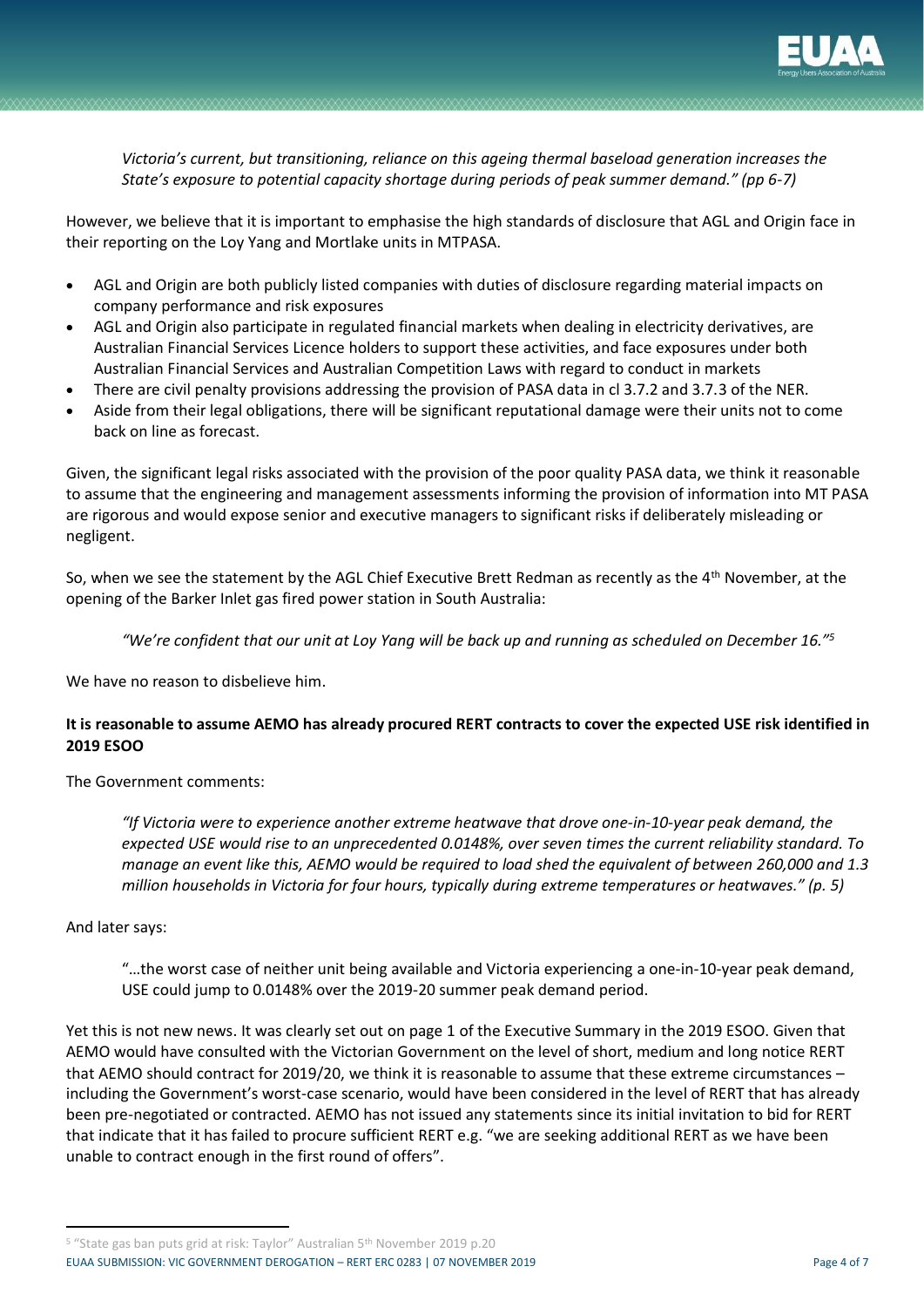

It is unfortunate that AEMO has not announced the level of short, medium and long notice RERT that has been prenegotiated to assist stakeholders to more transparently assess this derogation application.

Yet the Government seems to argue that whatever the level that has been contracted, it is insufficient:

*"Given implications for reliability during summer 2019-20, this rule change request relates to a matter that, if not made as a matter of urgency, will result in an inability to contract sufficient RERT reserve capacity over the peak summer demand period in 2019-20 which will imminently prejudice or threaten the reliability of the national electricity system as it operates in Victoria." (p. 3)*

So despite what MTPASA is saying, despite the legal and reputational consequences of Origin and AGL of not putting in the correct information, despite what the AGL CEO is saying, despite the South Australian Government's decision on Torren A, despite Victorian Government discussions with AEMO on the level of RERT to be purchased based on the 2019 ESOO, despite AEMO giving no indication that the level of RERT they have already contracted for in 2019/20, the Victorian Government still want AEMO to be able to buy more RERT – in the form of strategic reserves - for 2019/20 and a further two years. The cost of which will all be borne by consumers in Victoria.

#### **We are not satisfied that the purchase of additional RERT for 2019/20 meets the NEO**

The Government argues that given:

*"indications are that maximum market availability for demand-side contracts has been materially reached" (p.6)*

any additional RERT for 2019/20 would be the:

*"…type of supply would most likely be supplied by small-scale gas and diesel generation." (p.6)* 

which would be acquired under a three-year contract where the provider is paid an availability payment to cover their costs.

We do not believe this approach meets the NEO i.e. promotes reliability having regards to costs and benefits, minimised market distortions and minimises direct costs.

*The purchase of this form of additional RERT for 2019/20 and beyond increases market distortions* The application argues:

*"The derogation will not adversely impact investment in the NEM, given its limited scale and duration (to 2025)." (p.8)*

We have interpreted "not adversely impact investment in the NEM" as "not adversely impacting on the availability of 'in-market' reserves". The RERT Review described it as:

*"Reliability outcomes in the NEM are largely driven by market participants making investment and operational decisions, taking into account expectations and information that is provided on future demand and supply. Generators and retailers have strong financial incentives to provide in-market reserves in order to support the operation of the power system in a reliable manner." (para 7, p. ii)*

*"As part of the broader reliability standard, the RERT is a safety net, a last resort mechanism to use when the other elements have been exhausted. It is not a primary mechanism for meeting reliability. This is the role of the market. This is further reinforced by the introduction of the retailer reliability obligation, which builds on existing spot and financial market arrangements in the NEM to facilitate investment in dispatchable capacity and demand response in order to support the reliability of the power system." (para 10 p.11 – emphasis added)*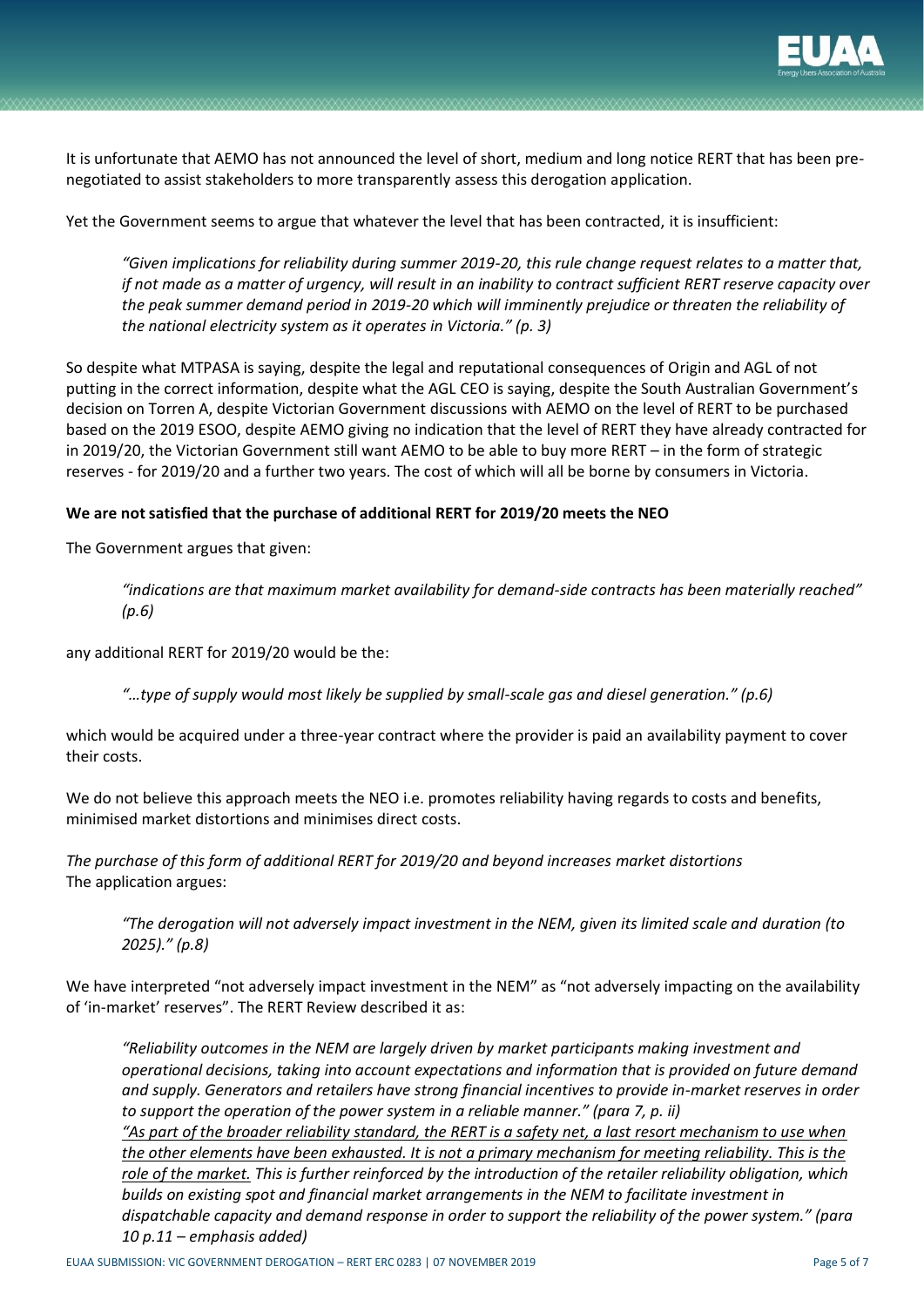

*"The core objective of the existing reliability framework in the NEM is to deliver desired reliability outcomes through market mechanisms to the largest extent possible. In a reliable power system, the expected level of supply in the market will include a buffer, known as in market reserves. Expected supply will be greater than expected demand. In the event that the supply / demand balance tightens, spot and contract prices would rise, which will inform operational decisions and provide an incentive for entry and expansion, addressing any potential reliability problems as or before they arise. This allows the actual demand and supply to be kept in balance, even in the face of shocks to the system. (para 30 p. v)*

So RERT is a safety net and is directly linked to the reliability standard. It is only required after all in-market reserves are exhausted. We submit that purchasing strategic reserves for 2019/20 and a further 2 years distorts the market. Given that there is very little time post 19<sup>th</sup> December to source the additional RERT, it must come from plant that is already "in-market" or potentially "in-market". Taking this generation out of the market to put it in RERT distorts the market which adds inefficient costs to consumers bills.

*The purchase of this form of additional RERT in 2019/20 and beyond does not have regard to efficient costs to benefits* 

In its rejection of standing reserves, the RERT Review recognised that while they:

- *"… could potentially result in cheaper emergency reserves being provided, the Commission considers that the increased costs for consumers would outweigh these potential benefits since:*
- *Consumers would pay for emergency reserves every year regardless of whether or not the emergency reserves are required – thereby increasing electricity costs.*
- *In addition, allowing standing reserves would likely disincentivise investment in all forms of generation (and demand response) in the market which would lead to higher wholesale market prices – further increasing costs to consumers." (para 47 p x-xi)*

Fundamental to an efficient NEM outcome that is consistent with the NEO is for reserves to as much as possible to be in-market because the maximum cost to consumers is the market price cap.

Yet the Government seems to regard additional RERT contracted under 3-year contracts as attractive because they can be supplied at a price lower than the value of customer reliability:

*"Based on preliminary discussions with potential RERT supply side providers, the Department of Environment, Land, Water and Planning (DELWP) is aware that several parties have stated that they are unable to offer in resources below the value of customer reliability within the constraints of a one-year RERT contract. However, these same parties have indicated that they are able to provide substantial new energy generation resources at significantly lower annual cost if multi-year contracts were available." (p.6)*

We are not surprised that potential RERT providers are happy to step up when they are guaranteed a three-year availability payment to cover their capital costs with that payment well above the market price cap. Much more preferable to taking their chances in the spot market. But that is what leads to the market distortions and higher than efficient costs to consumers. Offering to pay these generators above the MPC means they are happy to go out of the market and into RERT when the efficient market outcome for consumers is that they stay in-market.

The Government seems confident that if it gets the rule change approved by 19<sup>th</sup> December it will quickly be able to source strategic reserves it claims are required for 2019/20 summer. In the absence of any detail about how this process might work in the Government's application, we can only conclude that discussions have been held and indicative commitments made.

It that is the case it seems that the Government is wanting to bring reserves out of the market and into RERT for 2019/20 even if the cost to consumers is multiple times the market price cap. This does not meet the NEO test. Not